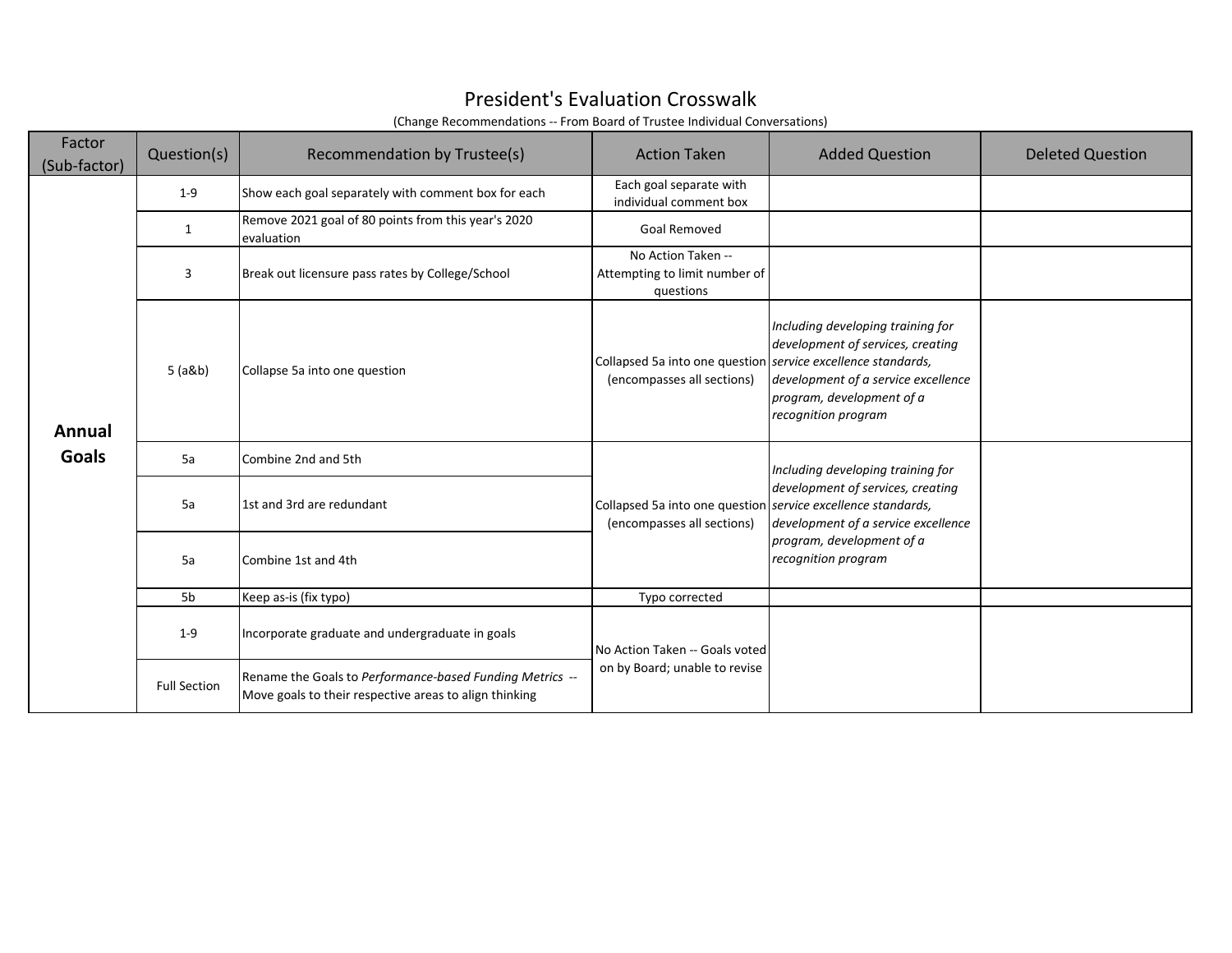| Factor<br>(Sub-factor) | Question(s) | Recommendation by Trustee(s)                                                                               | <b>Action Taken</b>      | <b>Added Question</b>                                                       | <b>Deleted Question</b>                                                              |
|------------------------|-------------|------------------------------------------------------------------------------------------------------------|--------------------------|-----------------------------------------------------------------------------|--------------------------------------------------------------------------------------|
|                        |             | Break back into two sections (Strategic and Educational)                                                   | Renamed to Strategic and |                                                                             |                                                                                      |
|                        |             | Do not break into two sections                                                                             | Academic Leadership      |                                                                             |                                                                                      |
|                        |             | Add crisis management                                                                                      | <b>Question Added</b>    | Appropriately handles crisis and<br>ensures that contingency plans are      |                                                                                      |
|                        |             | Include progress to removing repeat issues                                                                 |                          | in place to avert or plan for future<br>crisis                              |                                                                                      |
|                        |             | Agility -- ability for President to pivot                                                                  |                          | Understanding and ability to stand<br>firm in decisions or to make quick    |                                                                                      |
|                        |             | Ability to maintain a firm position regarding the university<br>despite controversy                        | <b>Question Added</b>    | changes, as appropriate                                                     |                                                                                      |
| Leadership             |             | First question is unclear -- remove or reword                                                              | <b>Question Removed</b>  |                                                                             | Discerns the meaning of trends and<br>determines best how FAMU can<br>thrive in them |
|                        |             | Add using available data to make timely and informed<br>decisions                                          |                          | Uses data to make timely, informed                                          |                                                                                      |
|                        |             | Timeliness of decision-making                                                                              | <b>Question Revised</b>  | decisions that drive a culture of<br>improvement in academic and            | Assures academic quality using<br>evidence to improve performance                    |
|                        |             | Extent to which President is using performance data to drive<br>change and create a culture of improvement |                          | administrative areas                                                        |                                                                                      |
|                        |             | Competitive advantage                                                                                      | <b>Question Revised</b>  | Leads stakeholders in implementing<br>strategic initiatives (short-term and | Leads stakeholders in strategic                                                      |
|                        |             | Long-range strategic plan                                                                                  |                          | long-term) that achieve a<br>competitive advantage                          | initiatives that drive the forces of<br>change                                       |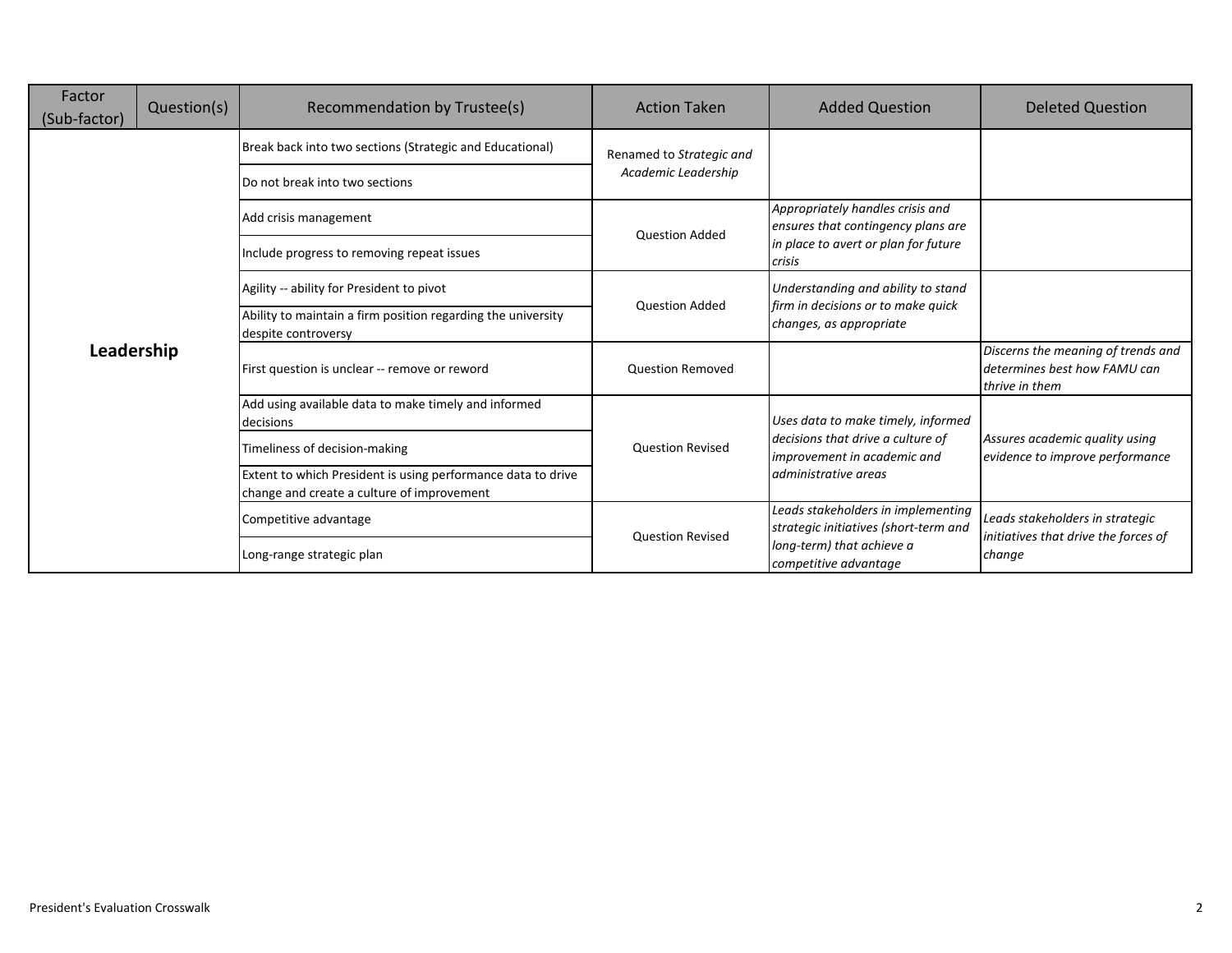| Factor<br>(Sub-factor)              | Question(s) | Recommendation by Trustee(s)                                                                                                                                                                                                                       | <b>Action Taken</b>                                                                                                                                                                                                                                                                                                                                                  | <b>Added Question</b>                                                                                      | <b>Deleted Question</b>                                                                                                                           |
|-------------------------------------|-------------|----------------------------------------------------------------------------------------------------------------------------------------------------------------------------------------------------------------------------------------------------|----------------------------------------------------------------------------------------------------------------------------------------------------------------------------------------------------------------------------------------------------------------------------------------------------------------------------------------------------------------------|------------------------------------------------------------------------------------------------------------|---------------------------------------------------------------------------------------------------------------------------------------------------|
|                                     |             | Remove question redundant (also in Communication)                                                                                                                                                                                                  | <b>Question Removed</b><br>(in this section --<br>remains in Communication)                                                                                                                                                                                                                                                                                          |                                                                                                            | Is an inspirational communicator<br>who wins hears and minds of<br>audiences through painting a<br>compelling future vision for the<br>university |
|                                     |             | Add question on building a leadership team (put at tope)                                                                                                                                                                                           | <b>Question Added</b>                                                                                                                                                                                                                                                                                                                                                | Builds and oversees a highly-<br>effective leadership team that takes<br>responsibility, sets and achieves |                                                                                                                                                   |
|                                     |             | <b>Succession Planning</b>                                                                                                                                                                                                                         | (First Question in Section)                                                                                                                                                                                                                                                                                                                                          | goals that advance the University's<br>mission                                                             |                                                                                                                                                   |
| Organizational<br><b>Management</b> |             | Include first question in original document: Management --<br>analyze, organize, plan, direct, evaluate, renew -- basic<br>institutional processes and resources (finances, technology,<br>human resources, facilities, services, etc.)?           | Covered by two questions:<br>Builds and oversees a highly-<br>effective leadership team that<br>takes responsibility, sets and<br>achieves goals that advance<br>the University's mission and<br>Sets clear priorities and holds<br>people accountable to<br>outcomes, timelines, and<br>checkpoints; follows up to<br>ensure successful completion<br>of objectives |                                                                                                            |                                                                                                                                                   |
|                                     |             | Include second question in original document: Create a sense<br>of urgency and drive results in key performance areas such as<br>admissions, enrollment, retention, student learning,<br>fundraising, research, service, finances, and facilities? | Covered in multiple questions<br>throughout the evaluation<br>(Too long to include all<br>questions)                                                                                                                                                                                                                                                                 |                                                                                                            |                                                                                                                                                   |
|                                     |             | Clear, timely, difficult decisions                                                                                                                                                                                                                 | No Action Taken<br>(Located In Leadership -- 2<br>questions): Uses data to<br>make timely, informed<br>decisions that drive a culture<br>of improvement in academic<br>and administrative areas and<br>Understanding and ability to<br>stand firm in decisions or to<br>make quick changes, as<br>appropriate                                                        |                                                                                                            |                                                                                                                                                   |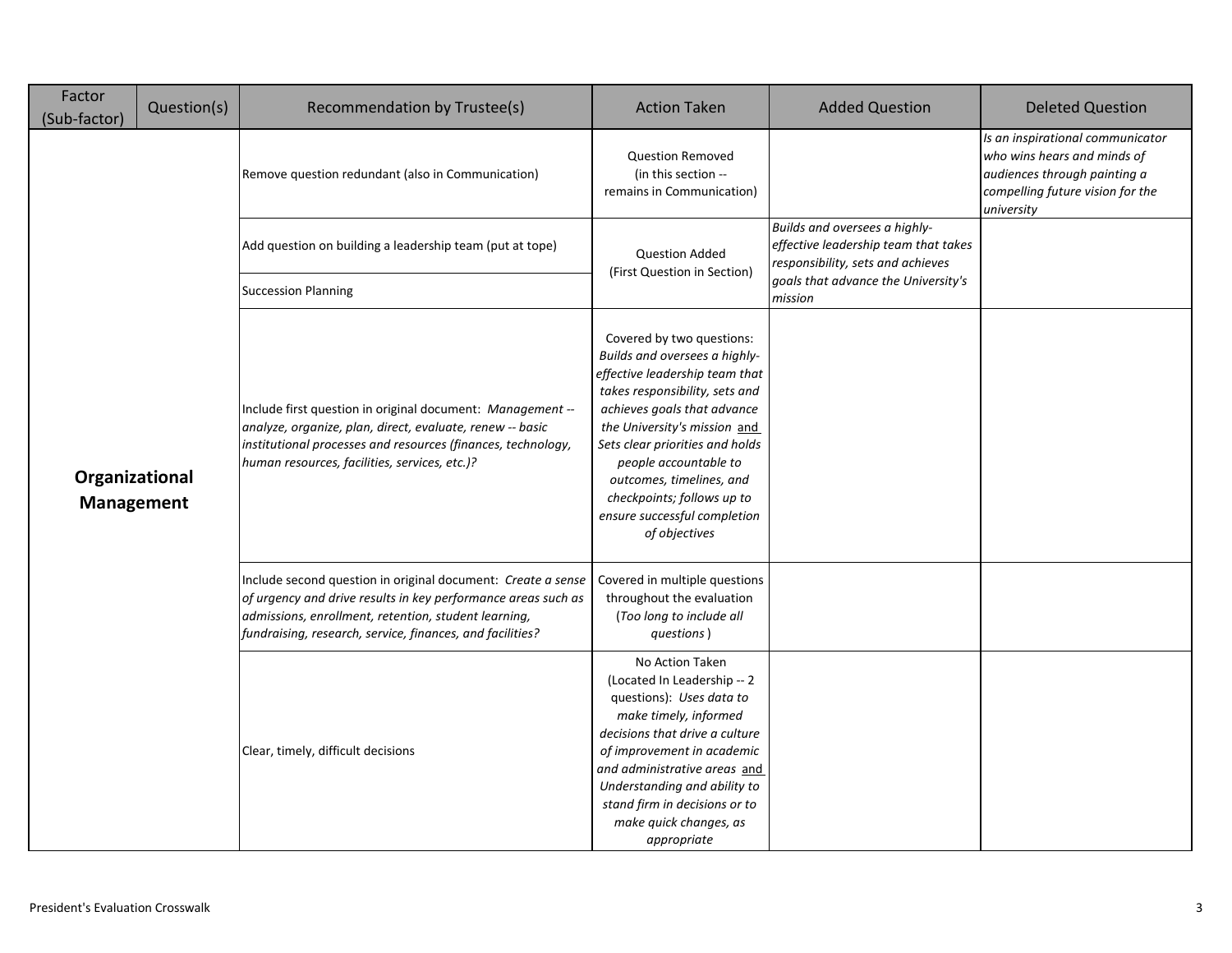| Factor<br>(Sub-factor)                         | Question(s) | Recommendation by Trustee(s)                            | <b>Action Taken</b>                                                                                                                                                       | <b>Added Question</b> | <b>Deleted Question</b> |
|------------------------------------------------|-------------|---------------------------------------------------------|---------------------------------------------------------------------------------------------------------------------------------------------------------------------------|-----------------------|-------------------------|
| Organizational<br><b>Management</b><br>(cont.) |             | <b>Crisis Management</b>                                | No Action Taken<br>(Located In Leadership) --<br>Appropriately handles crisis<br>and ensures that contingency<br>plans are in place to avert or<br>plan for future crisis |                       |                         |
|                                                |             | Inclusivity of all (faculty, staff, students)           | No Action Taken -- addressed                                                                                                                                              |                       |                         |
|                                                |             | Strategies of goals related to faculty, staff, students | in Relations                                                                                                                                                              |                       |                         |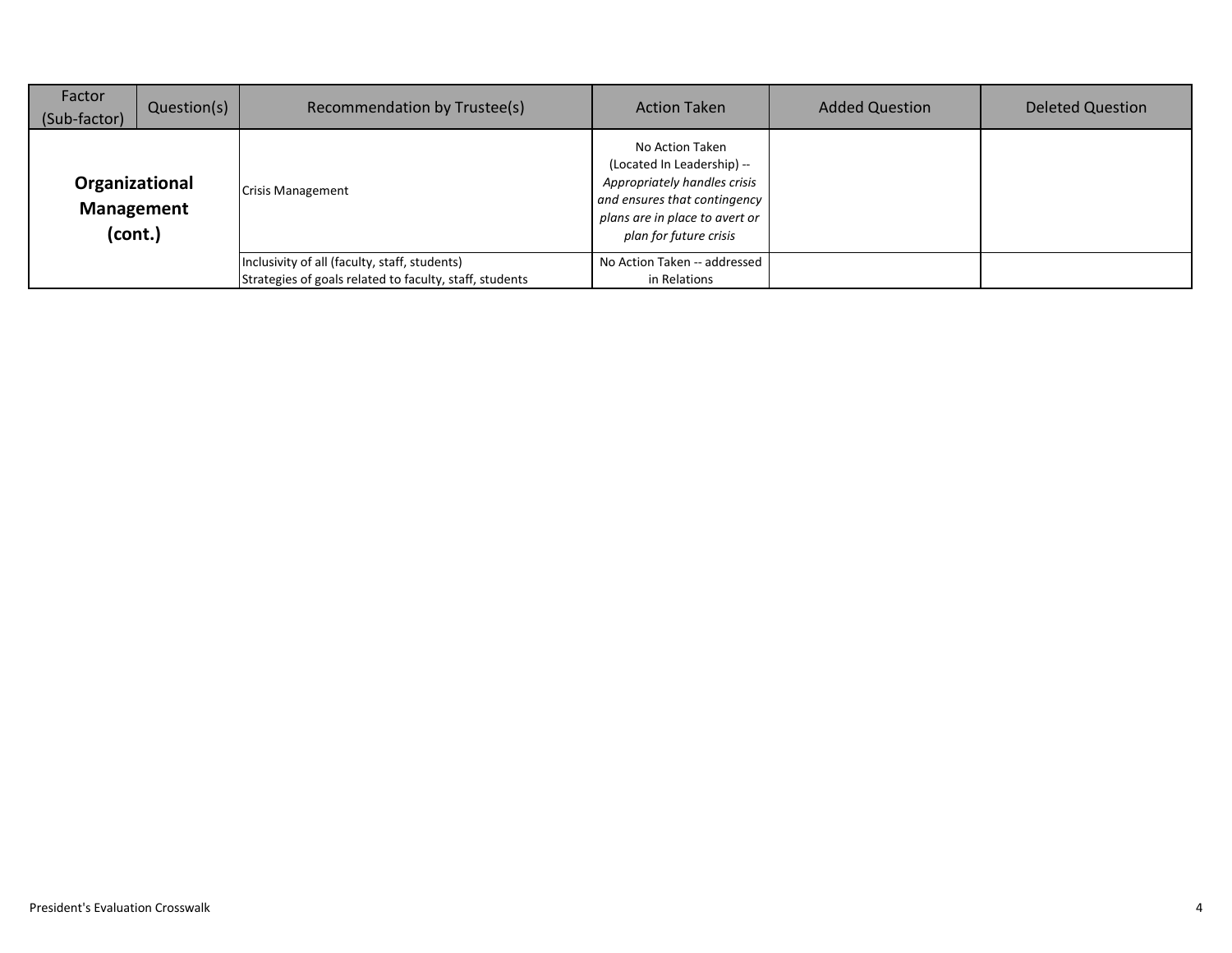| Factor<br>(Sub-factor)                                 | Question(s) | Recommendation by Trustee(s)                                                                                                                                                                                                                                                | <b>Action Taken</b>                                                                                                                                                                                                                                               | <b>Added Question</b> | <b>Deleted Question</b> |
|--------------------------------------------------------|-------------|-----------------------------------------------------------------------------------------------------------------------------------------------------------------------------------------------------------------------------------------------------------------------------|-------------------------------------------------------------------------------------------------------------------------------------------------------------------------------------------------------------------------------------------------------------------|-----------------------|-------------------------|
|                                                        |             | Remove and make Financial Management its own Factor and                                                                                                                                                                                                                     | <b>Created Additional Factor</b>                                                                                                                                                                                                                                  |                       |                         |
|                                                        |             | make Fundraising a Sub-factor                                                                                                                                                                                                                                               | <b>Renamed Financial</b><br>Management subfactor to<br><b>Fiscal Administration</b>                                                                                                                                                                               |                       |                         |
| <b>Financial Management</b><br>(Fiscal Administration) |             | Plan for the long-term viability of the university -- making<br>decisions today that impact the long-term goals of the<br>university                                                                                                                                        | Question 1 (already existing<br>covers): Takes a long-term,<br>data-driven approach to<br>financial management that<br>ensures the long-term viability<br>of the university                                                                                       |                       |                         |
|                                                        |             | Assuring there are checks/balances in place that ensure<br>university remains in compliance of spending                                                                                                                                                                     | Question 2 (already existing                                                                                                                                                                                                                                      |                       |                         |
|                                                        |             | Define and lead an effective budget management process.<br>Build a budget model.                                                                                                                                                                                            | covers): Drives efficiencies<br>and evidences sound<br>management practices to<br>carefully and effectively<br>control and provide oversight<br>of expenditures (includes:<br>development of a budget<br>model, create operating<br>balances, clear audits, etc.) |                       |                         |
|                                                        |             | Clear audit<br>First question on original: Understand and manage the<br>organization's financial dynamics, metrics and processes<br>(budgeting, costs, revenues, overhead, balances, and<br>investments) and communicate financial realities to<br>stakeholders?            |                                                                                                                                                                                                                                                                   |                       |                         |
|                                                        |             | Second question on the original: Manage resources<br>efficiently and build long-term financial equilibrium (create<br>operating balances, add revenues at a faster rate than<br>expenses, provide for depreciation, and increase the<br>purchasing power of the endowment)? |                                                                                                                                                                                                                                                                   |                       |                         |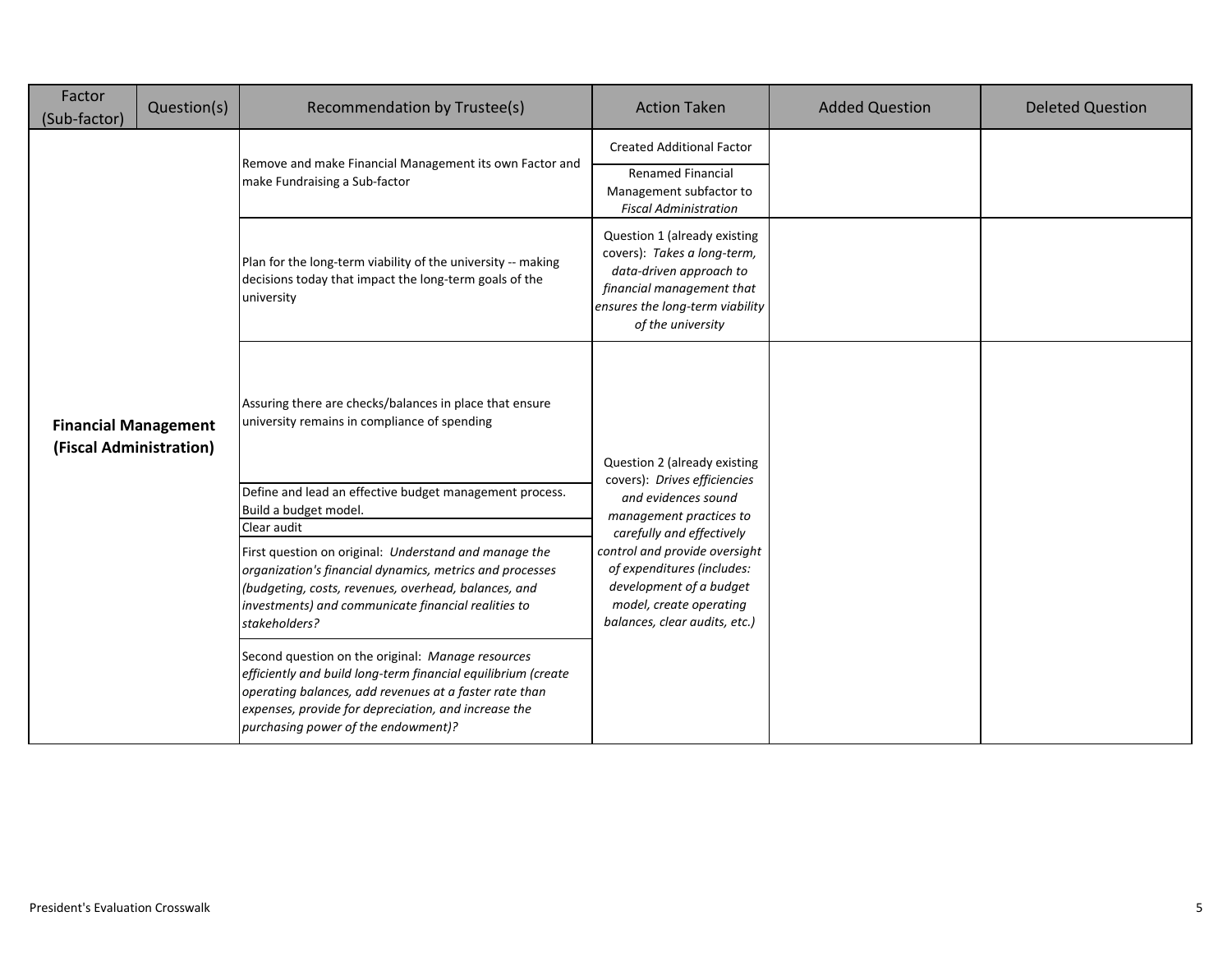| Factor<br>(Sub-factor)                       | Question(s) | Recommendation by Trustee(s)                                                                                                                                                                                                                                                                                    | <b>Action Taken</b>                                                                                                                                                                                                                                                                   | <b>Added Question</b>                                                                                                                       | <b>Deleted Question</b>                                                                      |
|----------------------------------------------|-------------|-----------------------------------------------------------------------------------------------------------------------------------------------------------------------------------------------------------------------------------------------------------------------------------------------------------------|---------------------------------------------------------------------------------------------------------------------------------------------------------------------------------------------------------------------------------------------------------------------------------------|---------------------------------------------------------------------------------------------------------------------------------------------|----------------------------------------------------------------------------------------------|
|                                              |             | Top quality team in place<br>Ensure that the fundraising development team has the tools<br>and support to ensure exceptional fundraising<br>Develop an infrastructure and process of personnel and<br>resources to support the development of a strategic<br>fundraising framework<br>Management of fundraising | <b>Question Added</b>                                                                                                                                                                                                                                                                 | Develops an infrastructure of<br>personnel and resources to support<br>a strategic fundraising framework                                    |                                                                                              |
|                                              |             | Collapse further                                                                                                                                                                                                                                                                                                | No Action Taken -- Attempted<br>to shorten, but was unable to<br>delete any further questions                                                                                                                                                                                         |                                                                                                                                             |                                                                                              |
|                                              |             | Second from original -- Build relationships with major donors                                                                                                                                                                                                                                                   | <b>Question Revised</b>                                                                                                                                                                                                                                                               | Builds strong relationships with<br>donors and actively seeks an<br>increased level of contributions<br>required to support the institution | Actively seeks an increased level of<br>contributions required to support<br>the institution |
| <b>Financial Management</b><br>(Fundraising) |             | Third from original -- Obtain gifts and grants relative to full<br>potential from individuals, alumni, corporations and<br>foundations                                                                                                                                                                          | Covered under by two existing<br>questions: Builds strong<br>relationships with donors and<br>actively seeks an increased<br>level of contributions required<br>to support the institution and<br>Facilitates developing<br>relationships that bring<br>grants to the university from |                                                                                                                                             |                                                                                              |
|                                              |             | Capital Campaign included                                                                                                                                                                                                                                                                                       | governmental and private-<br>sector entities                                                                                                                                                                                                                                          |                                                                                                                                             |                                                                                              |
|                                              |             | Clear communication about how/where raised funds are<br>stored/earmarked                                                                                                                                                                                                                                        | Covered under existing<br>question (Located in<br>Fundraising): Develops an<br>infrastructure of personnel<br>and resources to support a<br>strategic fundraising<br>framework                                                                                                        |                                                                                                                                             |                                                                                              |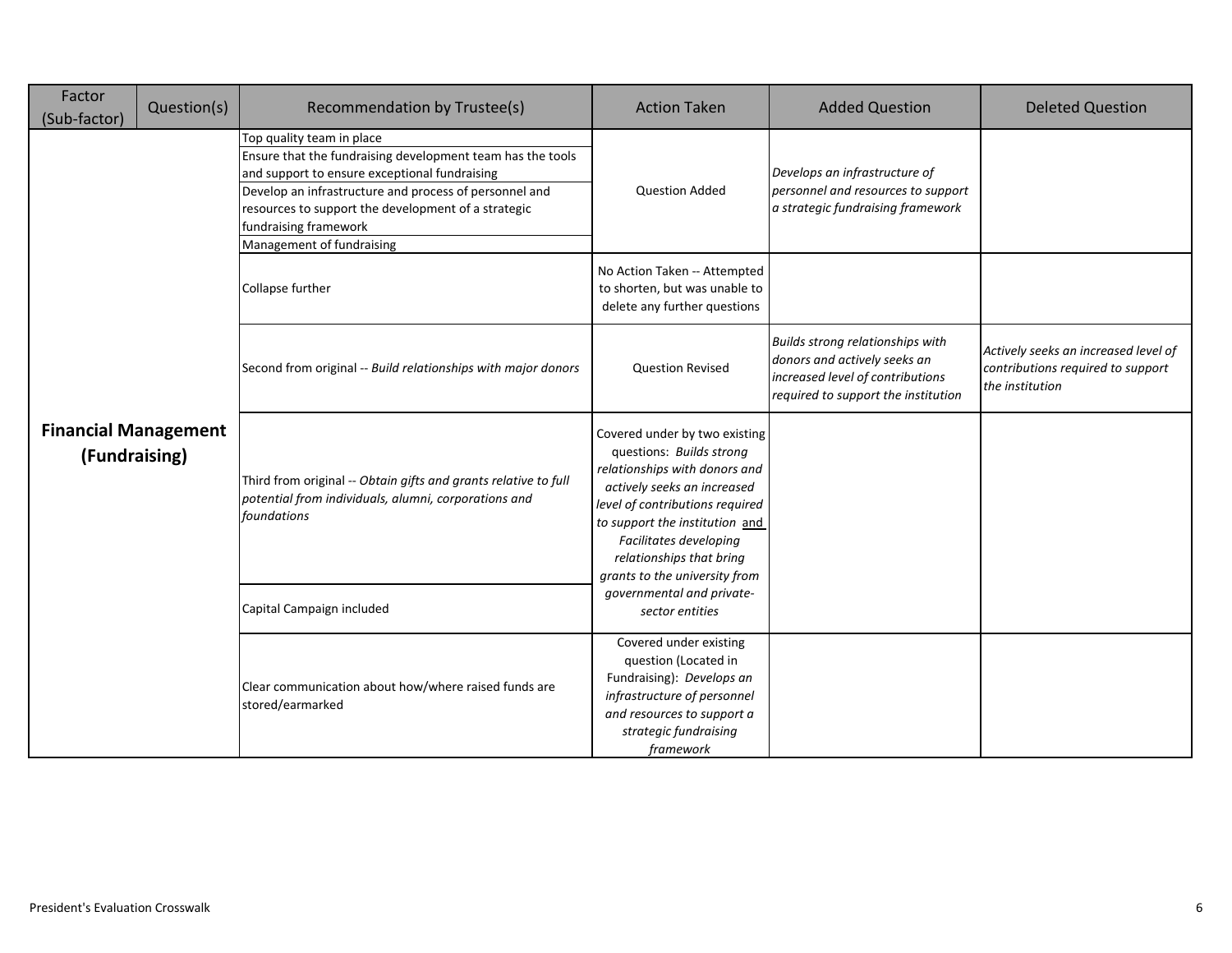| Factor<br>(Sub-factor)                                  | Question(s) | Recommendation by Trustee(s) | <b>Action Taken</b>                                                                                                                                                                                                                                                                                                             | <b>Added Question</b> | <b>Deleted Question</b> |
|---------------------------------------------------------|-------------|------------------------------|---------------------------------------------------------------------------------------------------------------------------------------------------------------------------------------------------------------------------------------------------------------------------------------------------------------------------------|-----------------------|-------------------------|
| <b>Financial Management</b><br>(Fundraising)<br>(cont.) |             | Clear monitoring of funds    | Covered by existing question<br>(Located in Fiscal<br>Administration): Drives<br>efficiencies and evidences<br>sound management practices<br>to carefully and effectively<br>control and provide oversight<br>of expenditures (includes:<br>development of a budget<br>model, create operating<br>balances, clear audits, etc.) |                       |                         |
|                                                         |             | Quantitative Goal            | No Action Taken -- Goals voted<br>on by Board; unable to revise                                                                                                                                                                                                                                                                 |                       |                         |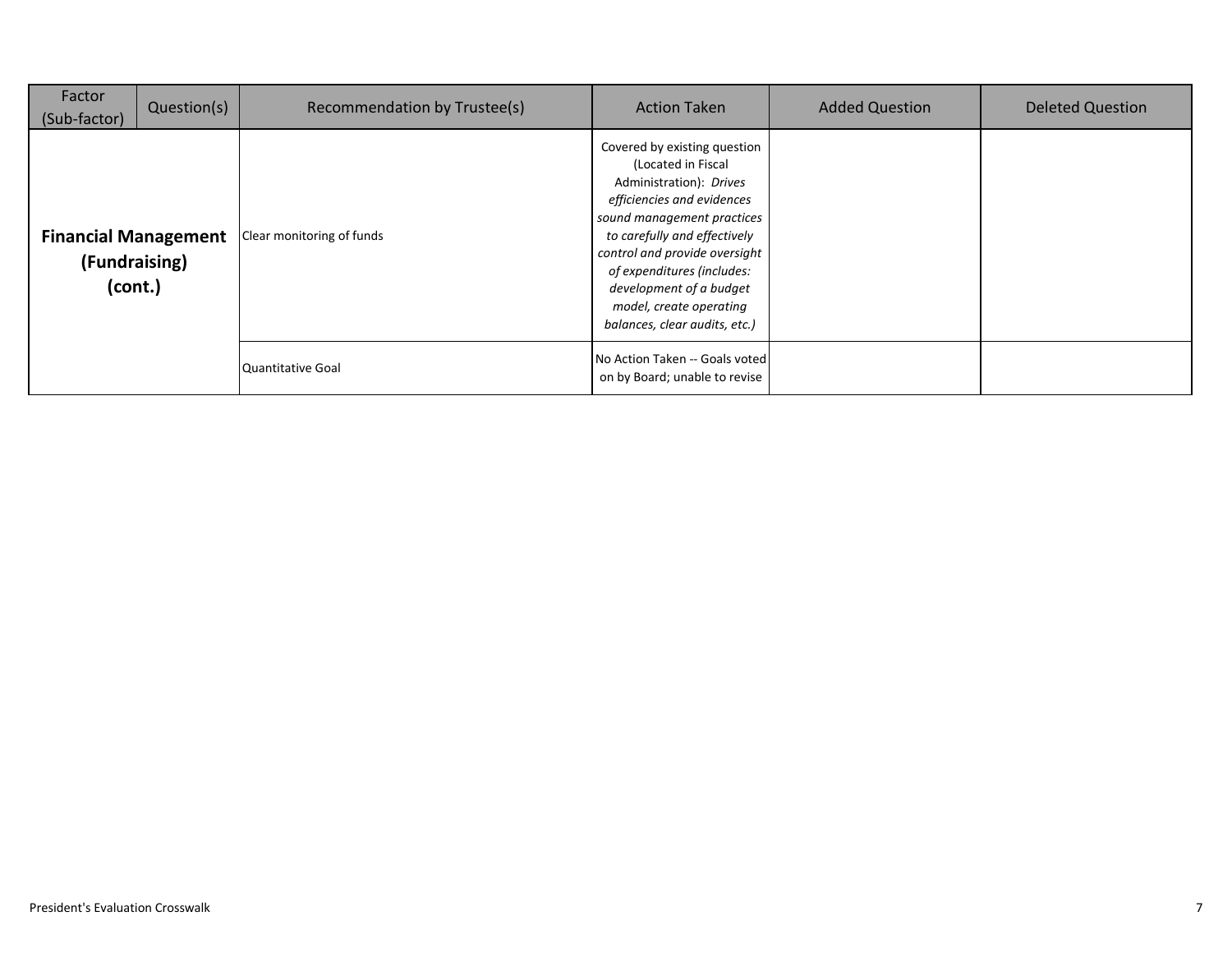| Factor<br>(Sub-factor) | Question(s) | Recommendation by Trustee(s)                                                              | <b>Action Taken</b>                                                                                     | <b>Added Question</b>                                                                                                             | <b>Deleted Question</b>                                                            |
|------------------------|-------------|-------------------------------------------------------------------------------------------|---------------------------------------------------------------------------------------------------------|-----------------------------------------------------------------------------------------------------------------------------------|------------------------------------------------------------------------------------|
|                        |             | Second bullet is redundant                                                                | <b>Question Removed</b>                                                                                 |                                                                                                                                   | Communicates external trends<br>effectively to elicit participation<br>from others |
|                        |             | Communication and Relations Similar                                                       | No Action Taken -- Revised.<br>deleted, added questions<br>based off of specific feedback               |                                                                                                                                   |                                                                                    |
|                        |             | Change Inspirational communicator to sincere and earnest                                  | Change made                                                                                             | Is a sincere and earnest<br>communicator who wins hearts and<br>minds of audiences through<br>painting a compelling future vision |                                                                                    |
| <b>Communication</b>   |             | Effective to communicating plans for the future of the<br>university                      | Covered in Existing Question                                                                            | for the university                                                                                                                |                                                                                    |
|                        |             | Effective in listening to stakeholders (specifically faculty) to<br>make them feel heard. |                                                                                                         | Encourages communication from<br>multiple stakeholders that creates                                                               |                                                                                    |
|                        |             | Effective Communication with faculty, staff, students, Board<br>and key stakeholders      | <b>Question Added</b>                                                                                   | an inclusive and collaborative<br>culture, including faculty, staff,                                                              |                                                                                    |
|                        |             | Creates an inclusive culture through communication                                        |                                                                                                         | students, alumni and external<br>stakeholders                                                                                     |                                                                                    |
|                        |             | Include survey to get external feedback                                                   | No Action Taken -- Outside<br>scope of this project.<br>Unable to facilitate due to<br>time constraints |                                                                                                                                   |                                                                                    |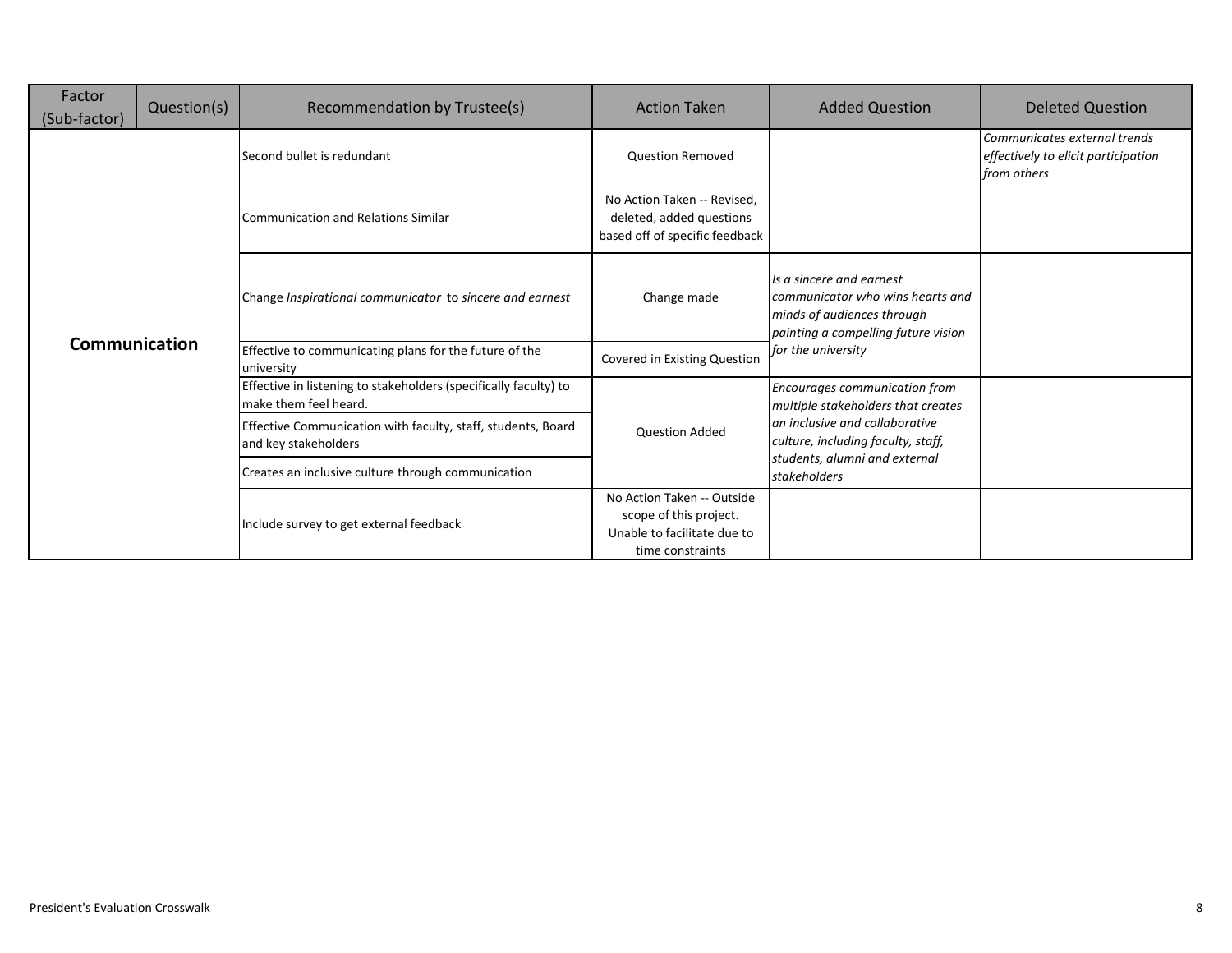| Factor<br>(Sub-factor)                     | Question(s) | Recommendation by Trustee(s)                                                                                                                                                                                                              | <b>Action Taken</b>                                                                                                                                                                                                                                   | <b>Added Question</b>                                                                                                                                                                                                          | <b>Deleted Question</b>                                                                                                                                                                                                                      |
|--------------------------------------------|-------------|-------------------------------------------------------------------------------------------------------------------------------------------------------------------------------------------------------------------------------------------|-------------------------------------------------------------------------------------------------------------------------------------------------------------------------------------------------------------------------------------------------------|--------------------------------------------------------------------------------------------------------------------------------------------------------------------------------------------------------------------------------|----------------------------------------------------------------------------------------------------------------------------------------------------------------------------------------------------------------------------------------------|
|                                            |             | Strong relationship with students                                                                                                                                                                                                         |                                                                                                                                                                                                                                                       | Builds strong relationships with                                                                                                                                                                                               | Builds strong relationships that<br>demonstrate trust                                                                                                                                                                                        |
|                                            |             | Include Alumni in key stakeholders                                                                                                                                                                                                        | <b>Question Revised</b>                                                                                                                                                                                                                               | stakeholders (including faculty,<br>staff, students, alumni and external                                                                                                                                                       |                                                                                                                                                                                                                                              |
|                                            |             | Strong and meaningful external relationships with key<br>stakeholders                                                                                                                                                                     |                                                                                                                                                                                                                                                       | stakeholders) that demonstrate<br>trust                                                                                                                                                                                        |                                                                                                                                                                                                                                              |
| <b>Relations</b><br>(Internal & External)  |             | Merge Question 4 & 5                                                                                                                                                                                                                      | <b>Merged Questions</b>                                                                                                                                                                                                                               | Partners with external organizations external organizations to build<br>to build relationships that deliver on<br>revitalization efforts and continue<br>and/or increase research and<br>community engagement<br>opportunities | Merged questions: Partners with<br>relationships that deliver on<br>revitalization efforts and Partners<br>with external organizations to build<br>relationships to continue and<br>increase research and community<br>service opportunities |
|                                            |             | Communication and strategies                                                                                                                                                                                                              | Question 2 (already existing):<br>Crafts a shared vision that<br>reflects the views of all key<br>stakeholders (including<br>faculty, staff, students, alumni<br>and external stakeholders)<br>and articulates a clear<br>strategy that guides action |                                                                                                                                                                                                                                |                                                                                                                                                                                                                                              |
|                                            |             | Partners and communicates with Board                                                                                                                                                                                                      |                                                                                                                                                                                                                                                       |                                                                                                                                                                                                                                |                                                                                                                                                                                                                                              |
|                                            |             | President and Board are in-sync with addressing BOG issues                                                                                                                                                                                |                                                                                                                                                                                                                                                       | Partners and communicates<br>effectively with governing bodies                                                                                                                                                                 |                                                                                                                                                                                                                                              |
| <b>Relations</b><br>(Board and Governance) |             | Reference Board of Governors, governmental agencies,<br>legislators<br>Communication with Board of Trustees and Board of<br>Governors is strong<br>Include relationships with Board of Governors and elected<br>local and state officials | <b>Question Revised</b>                                                                                                                                                                                                                               | (Board of Trustees, Board of<br>Governors, DSOs, SACSCOC, NCAA,<br>etc.) and elected officials (local,<br>state and national) to identify<br>strategic priorities                                                              | Partners effectively with the Board<br>of Trustees to identify strategic<br>priorities                                                                                                                                                       |
|                                            |             | Include verbiage of "Internal and External; Board and<br>Governance" in open-ended question (typo)                                                                                                                                        | Corrected                                                                                                                                                                                                                                             |                                                                                                                                                                                                                                |                                                                                                                                                                                                                                              |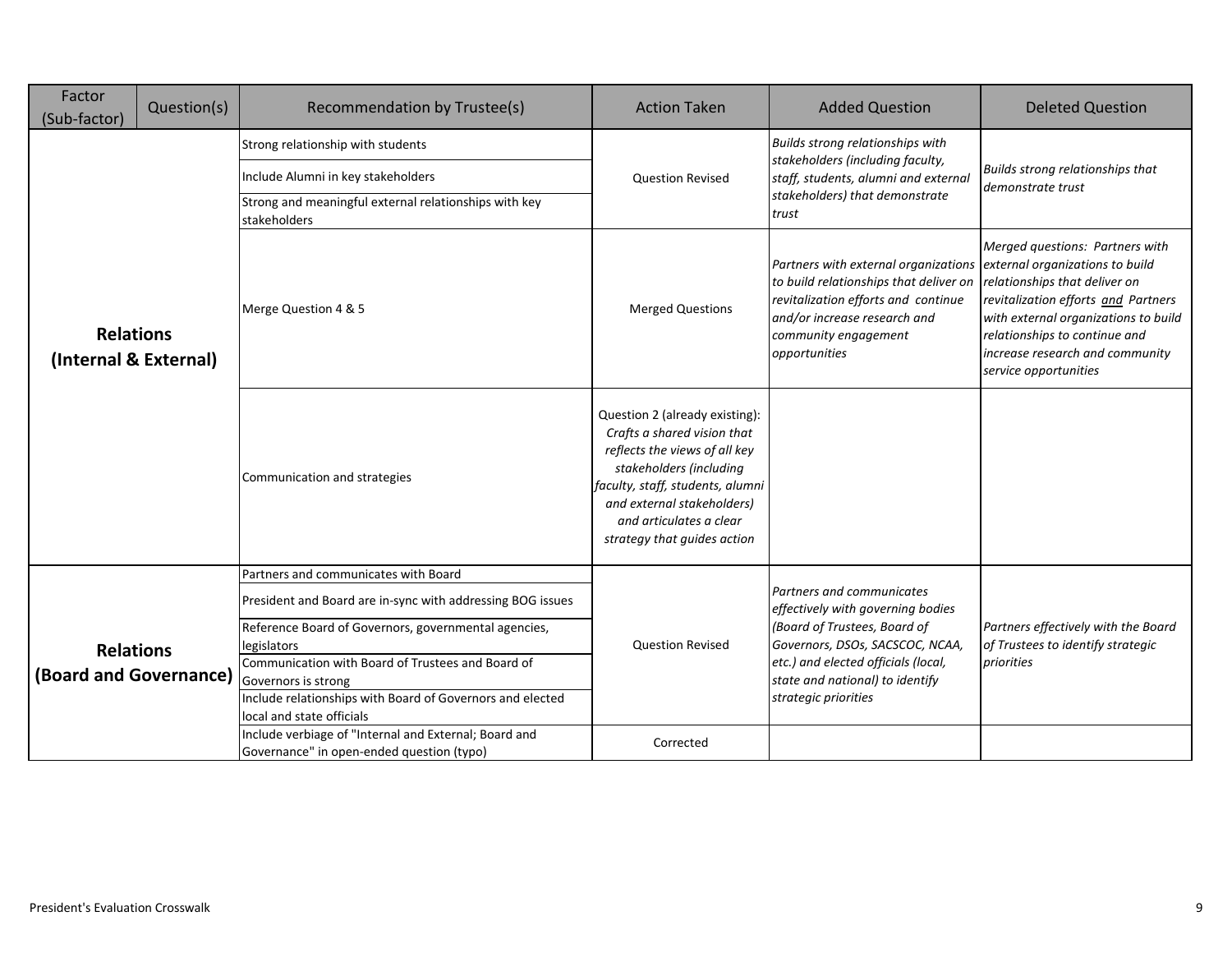| Factor<br>(Sub-factor) | Question(s) | Recommendation by Trustee(s)                                                                | <b>Action Taken</b>                 | <b>Added Question</b>                                                                                                                                                                                                                   | <b>Deleted Question</b> |
|------------------------|-------------|---------------------------------------------------------------------------------------------|-------------------------------------|-----------------------------------------------------------------------------------------------------------------------------------------------------------------------------------------------------------------------------------------|-------------------------|
| <b>Personal Values</b> |             | Add back and include traits not included elsewhere (honesty,<br>trust and confidence, etc.) | New Section; Questions (4)<br>Added | $(1)$ Exhibits honest and integrity; $(2)$<br>Inspires trust and confidence; (3)<br>Respects others and diverse points<br>of view; (4) Is an active and<br>engaged listener to discern where<br>additional communication is<br>required |                         |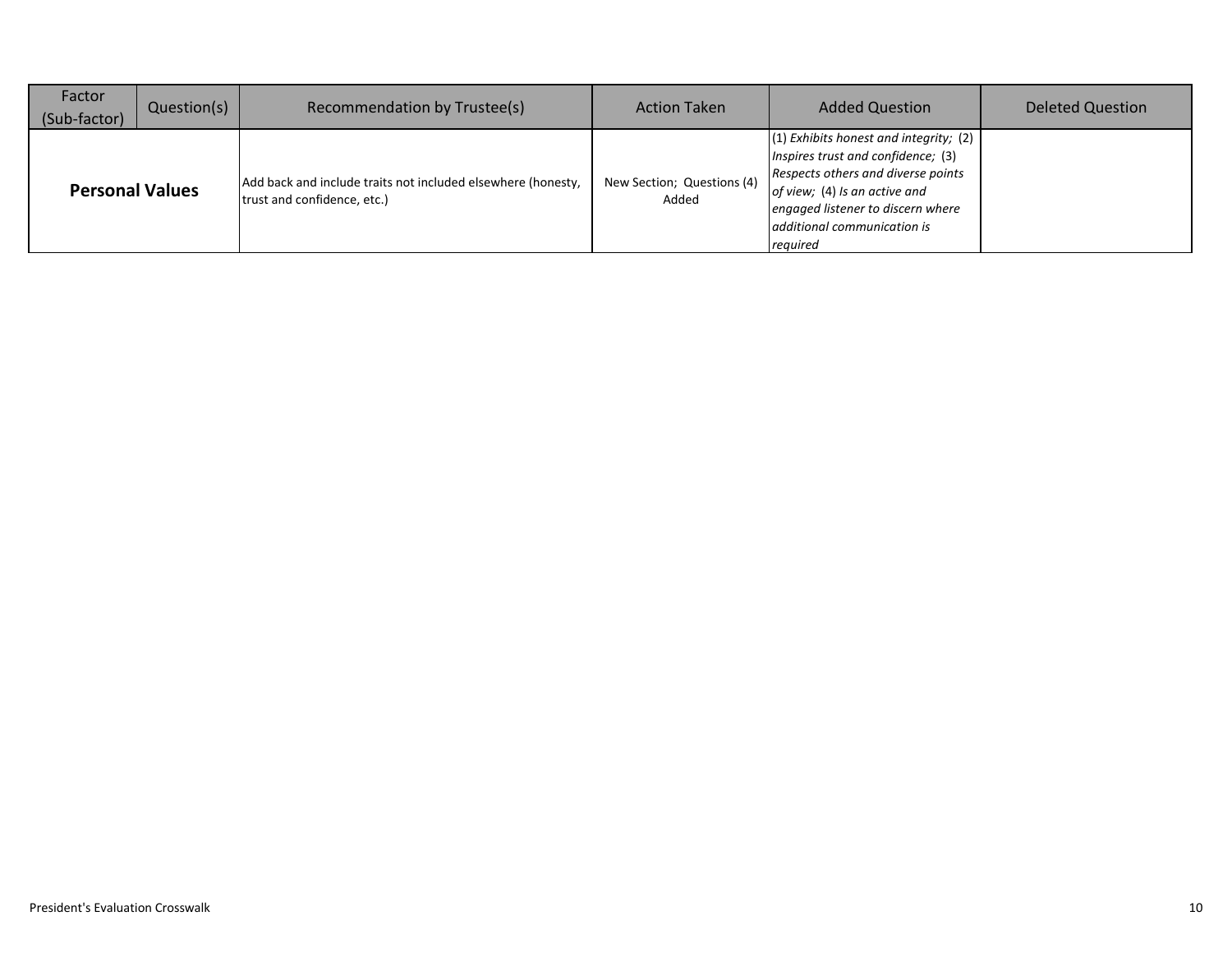| Factor<br>(Sub-factor) | Question(s) | Recommendation by Trustee(s)                                                                                | <b>Action Taken</b>                                                                                                                                                | <b>Added Question</b>                                                                                                        | <b>Deleted Question</b> |
|------------------------|-------------|-------------------------------------------------------------------------------------------------------------|--------------------------------------------------------------------------------------------------------------------------------------------------------------------|------------------------------------------------------------------------------------------------------------------------------|-------------------------|
|                        |             | 5 point rating scale is good                                                                                | No Action Taken -- Existing<br><b>Rating Scale</b>                                                                                                                 |                                                                                                                              |                         |
|                        |             | Stop, Start, Continue                                                                                       |                                                                                                                                                                    | Remaining: What have been the<br>President's major accomplishments<br>in the leadership of the institution                   |                         |
|                        |             | Continue and Enhance; Start                                                                                 | <b>Final Two Questions</b><br>(1 from original document;<br>1 revised)                                                                                             | over the last year?<br>Revised: What would<br>enhancements would you suggest<br>to improve the President's<br>effectiveness? |                         |
|                        |             | Add personal values section                                                                                 | Added Section and 4<br>Questions                                                                                                                                   | See Personal Values Section                                                                                                  |                         |
| <b>Overall</b>         |             | Focus on Culture in multiple areas                                                                          | Added in Strategic and<br>Academic Leadership;<br>Organizational Management;<br>Communication; and Internal<br>and External Relations (Too<br>long to include all) |                                                                                                                              |                         |
|                        |             | Goals to be 1/2 or 1/3 of overall evaluation (Total 27<br>questions)                                        | Attempted to Keep Survey<br>Succinct (Currently at 37<br>Questions; 41 "Clicks")                                                                                   |                                                                                                                              |                         |
|                        |             | Items Board can evaluate rather than internal metrics about<br>which the Board may have no direct knowledge | Attempted to resolve this via<br>discussions -- align with what<br><b>Board of Trustees values</b>                                                                 |                                                                                                                              |                         |
|                        |             | Move toward productivity-based, rather than activity-based                                                  | Attempted to resolve this via<br>discussions -- align with what<br><b>Board of Trustees values</b>                                                                 |                                                                                                                              |                         |
|                        |             | Academics to go under Leadership                                                                            | <b>Academic Questions included</b><br>in Leadership and section<br>renamed Strategic and<br>Academic Leadership                                                    |                                                                                                                              |                         |
|                        |             | Would prefer to have open-ended questions at the very end<br>only rather than after each question/section   | No Action Taken -- Majority<br>wanted more questions, not<br>less                                                                                                  |                                                                                                                              |                         |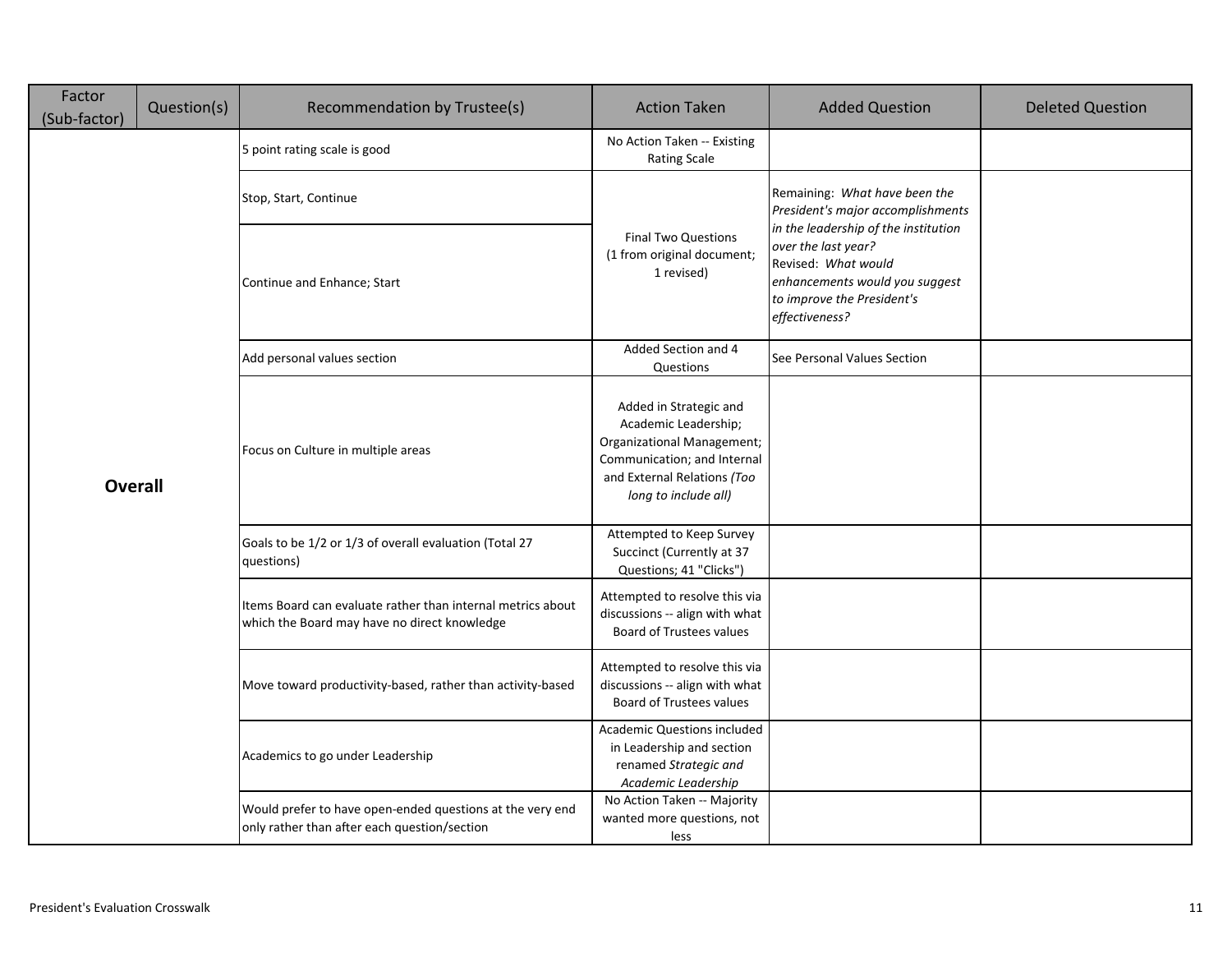| Factor<br>(Sub-factor) | Question(s) | Recommendation by Trustee(s)                                                  | <b>Action Taken</b>                                                                                                                                                            | <b>Added Question</b> | <b>Deleted Question</b> |
|------------------------|-------------|-------------------------------------------------------------------------------|--------------------------------------------------------------------------------------------------------------------------------------------------------------------------------|-----------------------|-------------------------|
|                        |             | What and How -- Discuss "How" the President went about<br>achieving the goals | To be Addressed in each<br>Section's Comment Box<br>No Action Taken -- Aligned to                                                                                              |                       |                         |
|                        |             | Review not aligned with strategic plan and accountability plan                | values provided by Boart of<br>Trustees                                                                                                                                        |                       |                         |
|                        |             | Integrate the values of the organization                                      | Attempted to resolve this via<br>discussions -- align with items<br>Board of Trustees value                                                                                    |                       |                         |
|                        |             | Reflect President's relationship with faculty                                 | Included in Communication;<br><b>Internal and External Relations</b>                                                                                                           |                       |                         |
|                        |             | Reflect President's relationship with students                                | Included in Communication;<br><b>Internal and External Relations</b>                                                                                                           |                       |                         |
| Overall (cont.)        |             | Capture Leadership Creativity                                                 | No Action Taken -- Included<br>within questions throughout<br>the evaluation                                                                                                   |                       |                         |
|                        |             | Social Intelligence                                                           | Included in Communication;<br><b>Internal and External Relations</b>                                                                                                           |                       |                         |
|                        |             | Professionalism, yet ability to have fun                                      | No Action Taken -- Included<br>within questions throughout<br>the evaluation                                                                                                   |                       |                         |
|                        |             | Identify stakeholders                                                         | Identified throughout the<br>document (within specific                                                                                                                         |                       |                         |
|                        |             | Include audience                                                              | questions)                                                                                                                                                                     |                       |                         |
|                        |             | Missed opportunities                                                          | Covered by existing question:<br>Understanding and ability to<br>stand firm in decisions or to<br>make quick changes, as<br>appropriate (Strategic and<br>Academic Leadership) |                       |                         |